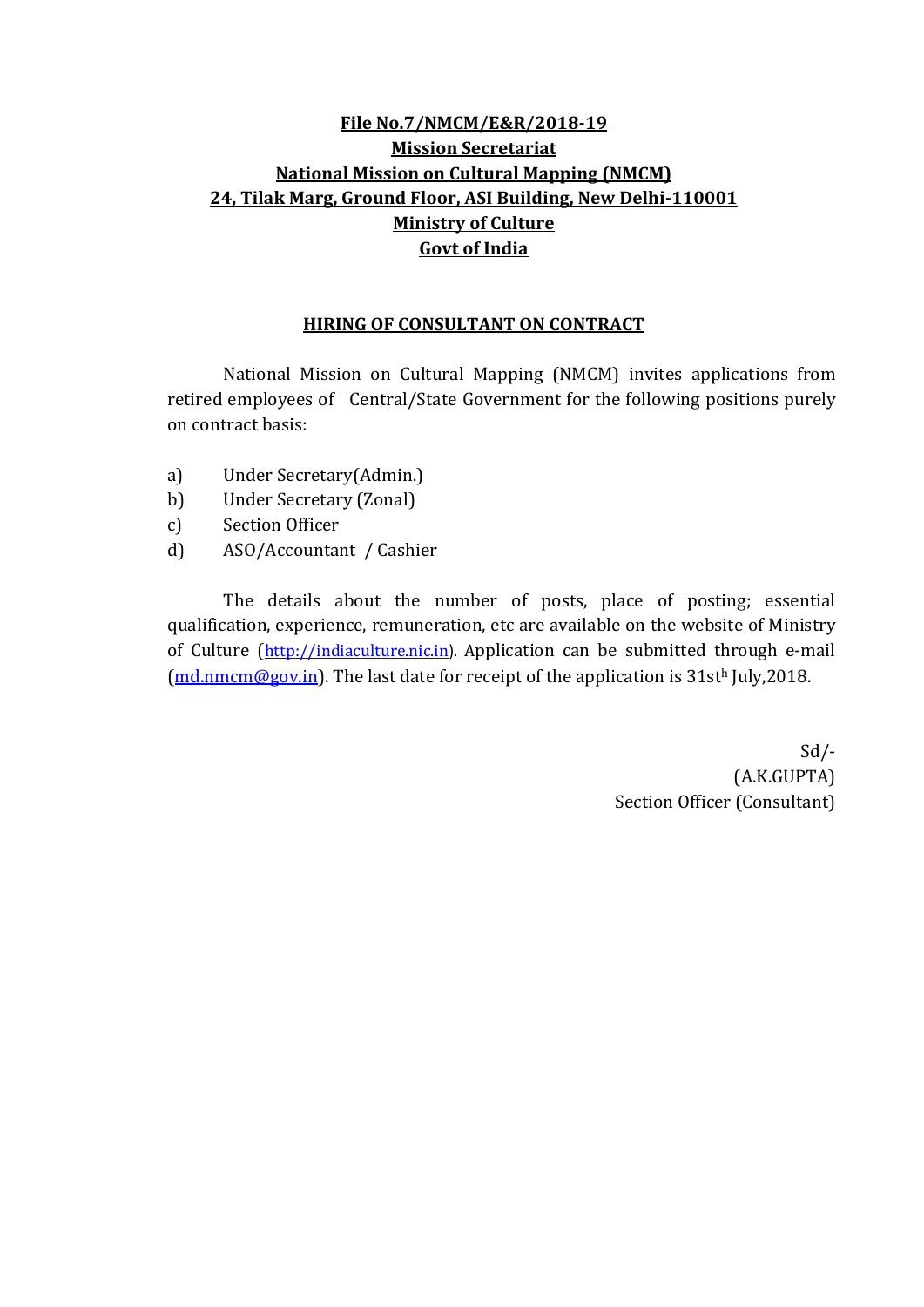## **DETAILS OF THE POST TO BE HIRED**

| 1.             |      | of the<br><b>Name</b><br>Post                   | <b>Under Secretary</b>                                                                                                                                                                                                                                                                                                                                                                                                                                                                                                                                                    |  |  |  |
|----------------|------|-------------------------------------------------|---------------------------------------------------------------------------------------------------------------------------------------------------------------------------------------------------------------------------------------------------------------------------------------------------------------------------------------------------------------------------------------------------------------------------------------------------------------------------------------------------------------------------------------------------------------------------|--|--|--|
|                | Ι.   | of<br>No.<br>Vacancies                          | One                                                                                                                                                                                                                                                                                                                                                                                                                                                                                                                                                                       |  |  |  |
|                | II.  | Educational<br>Qualifications<br>and Experience | Retired Under Secretary/Deputy Secretary/Director<br>or equivalent from the Central/ State Govt. working<br>in PB 3 i.e Pay scale of Rs. 15000-39600 + GP 5400<br>and above or qualified MBA/CA/ICWA/CFA with<br>minimum 7 years relevant experience in semi-<br>government/ autonomous bodies.                                                                                                                                                                                                                                                                           |  |  |  |
|                | III. | Age                                             | Upto 65 years                                                                                                                                                                                                                                                                                                                                                                                                                                                                                                                                                             |  |  |  |
|                | IV.  | of<br>Nature<br>Duties                          | Responsible for maintenance of all accounts matters<br>like preparation of BE/RE, preparation of Annual<br>Accounts and balance sheet of the mission, systematic<br>accounting of funds, processing of all type of<br>payments, coordination with Ministry of Culture in<br>respect of timely release of Grant-in-aid<br>and<br>submission of Audited Accounts and UC, responsible<br>for all the logistics support in convening meeting of<br>experts, interaction with experts, all other work that<br>may be assigned from time to time by the competent<br>authority. |  |  |  |
|                | V.   | Remuneration                                    | Rs.40,000/- PM                                                                                                                                                                                                                                                                                                                                                                                                                                                                                                                                                            |  |  |  |
|                | VI.  | Tenure                                          | Six months, to be extended further on satisfactory<br>performance.                                                                                                                                                                                                                                                                                                                                                                                                                                                                                                        |  |  |  |
|                | VII. | Place of Work                                   | New Delhi                                                                                                                                                                                                                                                                                                                                                                                                                                                                                                                                                                 |  |  |  |
| $\overline{2}$ | I.   | <b>Name</b><br>of the<br>post                   | <b>Section Officer</b>                                                                                                                                                                                                                                                                                                                                                                                                                                                                                                                                                    |  |  |  |
|                | II.  | of<br>No.<br>Vacancies                          | Two                                                                                                                                                                                                                                                                                                                                                                                                                                                                                                                                                                       |  |  |  |
|                | III. | Educational<br>Qualifications<br>and Experience | Retired SO/Under Secretary from the Central/ State<br>Govt. working in PB 2 i.e Pay scale of Rs. 9300-34800<br>+ GP 4600/ 4800 and above or qualified<br>MBA/CA/ICWA/CFA with<br>minimum<br>years<br>5<br>experience in semi-government/ autonomous bodies.                                                                                                                                                                                                                                                                                                               |  |  |  |
|                | IV.  | Age                                             | Upto 65 years                                                                                                                                                                                                                                                                                                                                                                                                                                                                                                                                                             |  |  |  |
|                | V.   | Nature<br>of<br>Duties                          | All Administrative/Establishment matters relating to<br>recruitment of Contractual staff, posting and transfer<br>of staff, procurement of goods and services,<br>arrangements and hospitality of meetings and<br>conferences etc. Preparation of Agenda items for<br>different meetings, initiation of timely action in                                                                                                                                                                                                                                                  |  |  |  |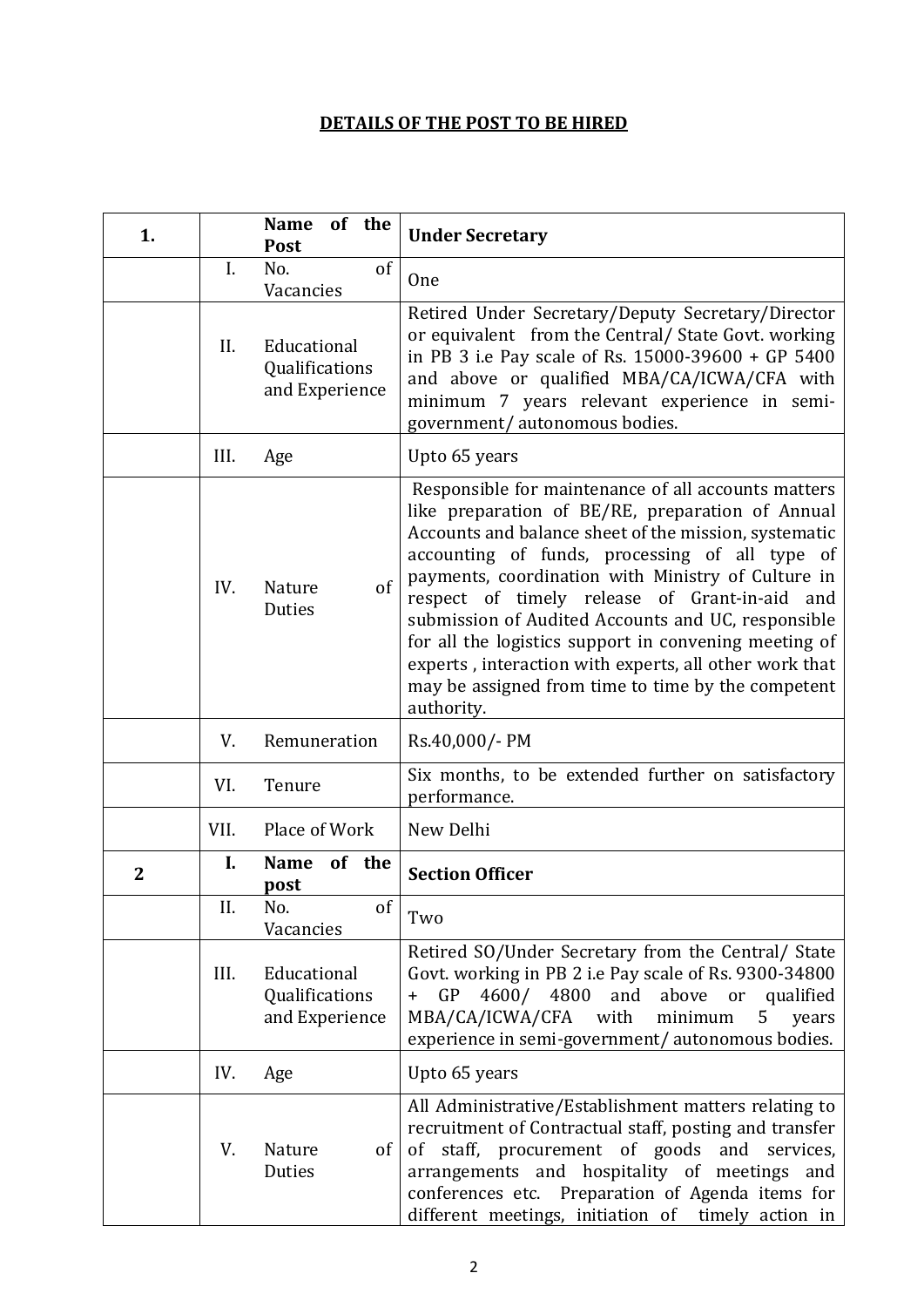|   |       |                                                 | respect of approved minutes of different meetings,<br>court cases, all type of AMCs etc. and all other work<br>that may be assigned from time to time by the<br>competent authority.                                                                                                                                                                                                                                                                                                   |  |  |
|---|-------|-------------------------------------------------|----------------------------------------------------------------------------------------------------------------------------------------------------------------------------------------------------------------------------------------------------------------------------------------------------------------------------------------------------------------------------------------------------------------------------------------------------------------------------------------|--|--|
|   | VI.   | Remuneration                                    | Rs 35000/-                                                                                                                                                                                                                                                                                                                                                                                                                                                                             |  |  |
|   | VII.  | Tenure                                          | Six months, to be extended further on satisfactory<br>performance.                                                                                                                                                                                                                                                                                                                                                                                                                     |  |  |
|   | VIII. | Place of Work                                   | New Delhi                                                                                                                                                                                                                                                                                                                                                                                                                                                                              |  |  |
| 3 |       | <b>Name</b><br>of the<br><b>Post</b>            | <b>ASO/ACCOUNTANT / CASHIER</b>                                                                                                                                                                                                                                                                                                                                                                                                                                                        |  |  |
|   | I.    | of<br>No.<br>Vacancies                          | One                                                                                                                                                                                                                                                                                                                                                                                                                                                                                    |  |  |
|   | II.   | Educational<br>Qualifications<br>and Experience | Retired Accountant / Jr. Accountant<br>from the<br>Central/ State Govt. / Autonomous Bodies working in<br>PB 3 i.e Pay scale of Rs. 9300-34800 + GP 4200 and<br>qualified MBA/CA/ICWA/CFA<br>above<br>or<br>with<br>minimum 5 years experience in relevant roles in<br>semi-government/autonomous bodies.                                                                                                                                                                              |  |  |
|   | III.  | Age                                             | Upto 65 years                                                                                                                                                                                                                                                                                                                                                                                                                                                                          |  |  |
|   | IV.   | Nature<br><sub>of</sub><br>Duties               | Handling of cash, maintenance of cash book ledger,<br>bank reconciliation, trail balance and final accounts of<br>the Mission, issue of cheques/RTGS. Responsible for<br>payment of TA/DA, Grants, party payment, contractor<br>payments, etc. Preparation of remuneration to<br>contractual staffs. Preparation of BE/RE of the<br>Mission and all other work that may be assigned from<br>time to time by the competent authority.                                                   |  |  |
|   |       | V. Remuneration                                 | Rs. 25,000/-- PM                                                                                                                                                                                                                                                                                                                                                                                                                                                                       |  |  |
|   | VI.   | Tenure                                          | Six months, to be extended further on satisfactory<br>performance.                                                                                                                                                                                                                                                                                                                                                                                                                     |  |  |
|   | VII.  | Place of Work                                   | New Delhi                                                                                                                                                                                                                                                                                                                                                                                                                                                                              |  |  |
| 4 |       | of the<br><b>Name</b><br><b>Post</b>            | <b>ZONAL COORDINATORS</b>                                                                                                                                                                                                                                                                                                                                                                                                                                                              |  |  |
|   | I.    | No.<br>of<br>Vacancies                          | <b>SEVEN</b>                                                                                                                                                                                                                                                                                                                                                                                                                                                                           |  |  |
|   | II.   | Educational<br>Qualifications<br>and Experience | Qualified Post Graduate<br>(MBA/MFA/M.Tech/MA)<br>with 10 years minimum relevant experience in<br>Cultural/Heritage/ Arts field.<br>The consultant co-ordinator will have to liase with<br>Zonal Cultural Centre<br>at<br>7 <sup>7</sup><br>locations<br>(NCZCC)<br>Allahabad, , NEZCC Dhimapur, EZCC Kolkata, SCZCC<br>Nagpur, NZCC Patiala, SZCC Thanjavur, WZCC<br>Udaipur).<br>Ability<br>&<br>to<br>interact<br>implement<br>with<br>State/Central<br>&<br>projects<br>programmes |  |  |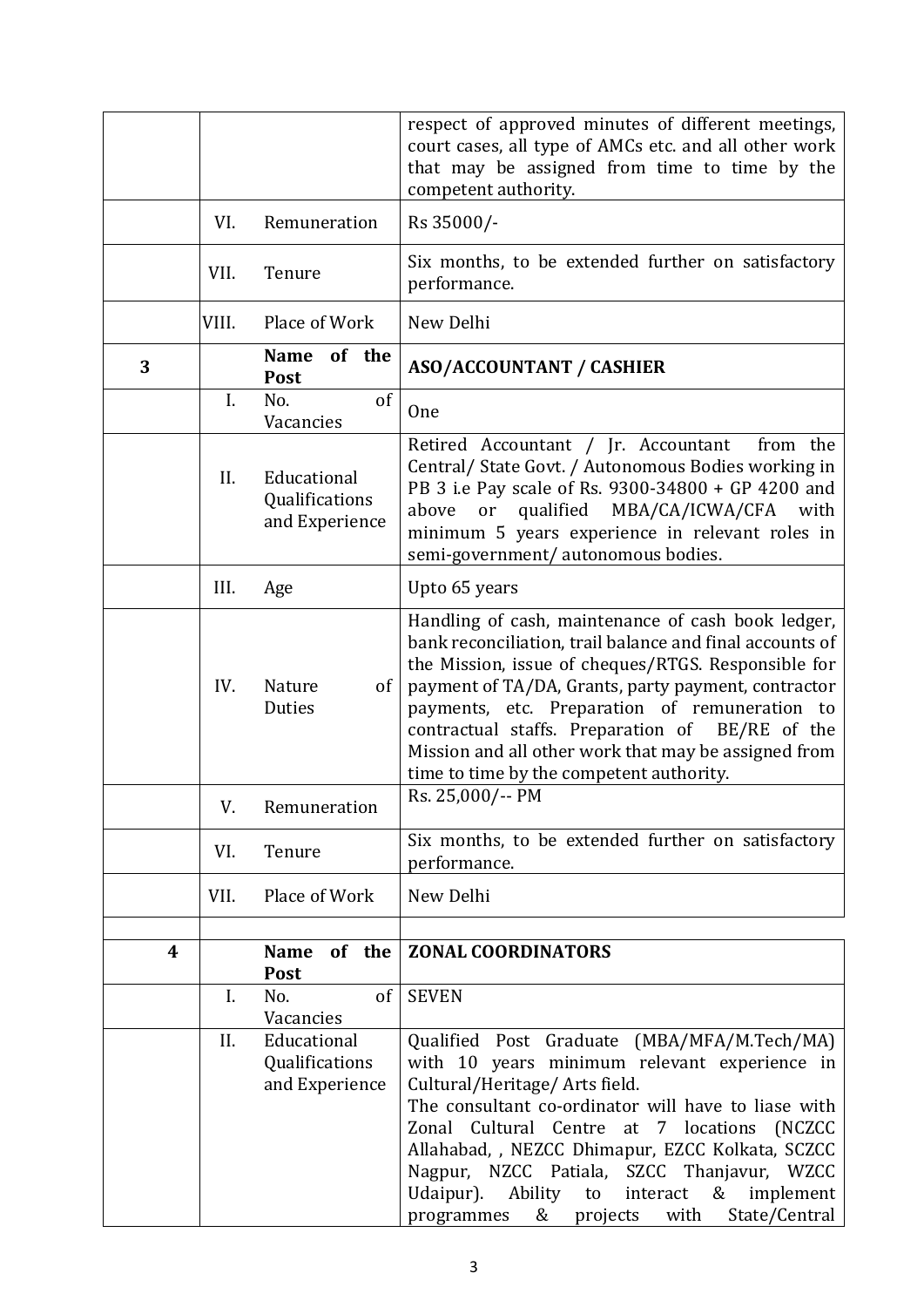| III. | Age                                        | Governments and Art/ Cultural bodies in<br>the<br>concerned Zonal centres jurisdiction<br>is<br>key<br>qualification.<br>Upto 65 years                                                                                                                                                                                                                   |  |  |  |
|------|--------------------------------------------|----------------------------------------------------------------------------------------------------------------------------------------------------------------------------------------------------------------------------------------------------------------------------------------------------------------------------------------------------------|--|--|--|
| IV.  | <b>Nature</b><br>of <sub>1</sub><br>Duties | To coordinate with the in-charges of Zonal Cultural<br>Centres (NCZCC Allahabad, , NEZCC Dhimapur, EZCC<br>Kolkata, SCZCC Nagpur, NZCC Patiala,<br><b>SZCC</b><br>Thanjavur, WZCC Udaipur) of their zone. The specific<br>ZCC applied for must be clearly mentioned. One<br>candidate can apply for only one ZCC where they<br>have relevant experience. |  |  |  |
| V.   | Remuneration                               | Rs.40,000/-- PM                                                                                                                                                                                                                                                                                                                                          |  |  |  |
| VI.  | Tenure                                     | Six months, to be extended further on satisfactory<br>performance.                                                                                                                                                                                                                                                                                       |  |  |  |
| VII. | Place of Work                              | as mentioned above                                                                                                                                                                                                                                                                                                                                       |  |  |  |

### **Other Terms and Conditions**

- 1. The engagement of consultant will be on contract basis.
- 2. Incomplete / Late Application/without signed Application will be rejected.
- 3. The last date for receipt of application is 31st July, 2018
- 4. Applications will only be accepted in the prescribed format as per Annex-I with self attested photocopies of the certificates of qualification, experience, mark sheets, birth certificates and caste certificate, passport size photograph, pension payment orders, etc.
- 5. The Candidate should have working knowledge of computer programmes such MS Office, Internet and e-mail etc. as he would be required to work independently.
- 6. Only shortlisted candidates will be invited for interview.
- 7. The contract initially would be for a maximum period of six months and may be further extended subject to functional requirements, appraisal of the performance and medical fitness of the individual.
- 8. The competent authority reserves the right to postpone/cancel the recruitment exercise for any/all posts at any stage.
- 9. The terms and conditions for the appointment of the consultants will be regulated as per procedure and guidelines issued by Ministry of culture vide circular No. F.No. H.13011/101/2015-Estt. dated 23rd March,2018.
- 10. Any canvassing on behalf of the candidate or attempting to bring external influence with regard to selection / recruitment shall be considered as DISQUALIFICATION.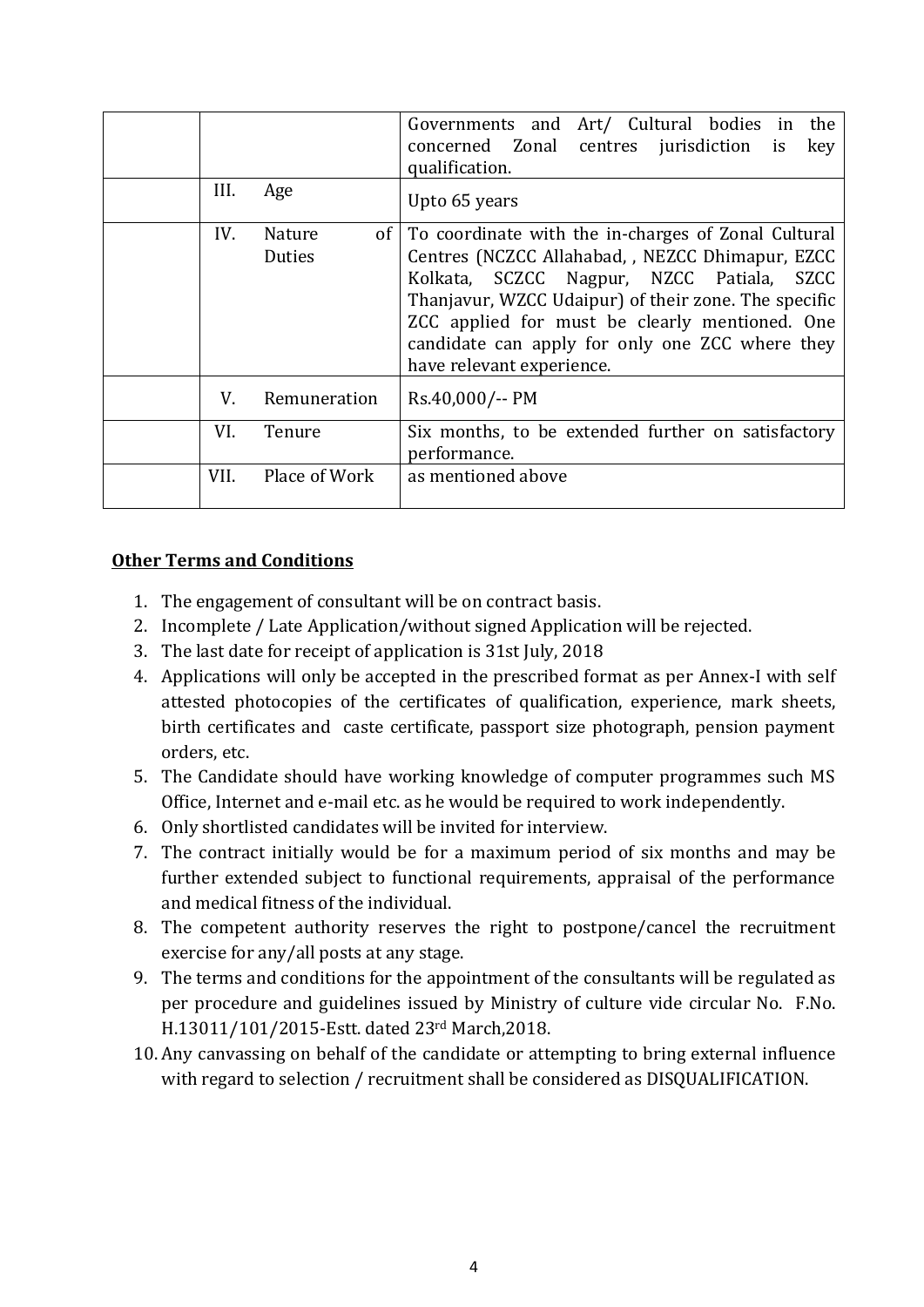## **Annexure I**

# **National Mission on Cultural Mapping and Roadmap**

# **Performa of Application form**

|                                               | 1. Name (in Full Block Letters) |   |  |  |
|-----------------------------------------------|---------------------------------|---|--|--|
| 2. Father's /Husband Name                     |                                 |   |  |  |
| 3. Date of Birth (DD/MM/YYYY)                 |                                 |   |  |  |
| 4. Gender                                     | (Male/Female)                   | ÷ |  |  |
| 5. Marital Status                             |                                 |   |  |  |
| 6. Category                                   | (General / SC/ ST / OBC/ PH)    |   |  |  |
| 7. Date of Retirement<br>(from Govt. Service) |                                 |   |  |  |
| 8. Moblie No.                                 |                                 |   |  |  |
| 9. Email ID                                   |                                 |   |  |  |
| 10. Address                                   |                                 |   |  |  |

| <b>Correspondence (Postal)</b> | <b>Permanent</b> |  |  |  |
|--------------------------------|------------------|--|--|--|
|                                |                  |  |  |  |
|                                |                  |  |  |  |
|                                |                  |  |  |  |
|                                |                  |  |  |  |
|                                |                  |  |  |  |